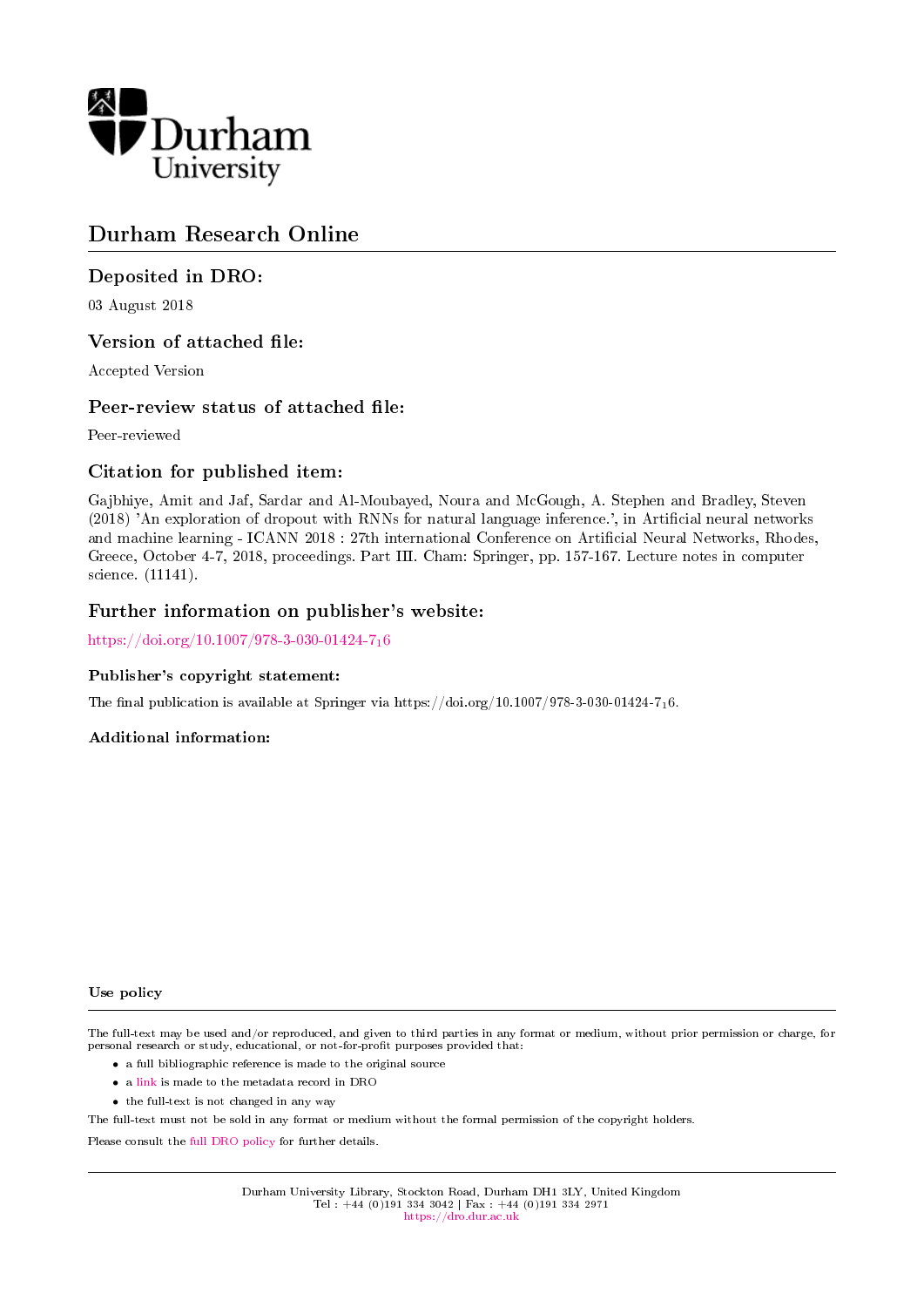# **An Exploration of Dropout with RNNs for Natural Language Inference**

Amit Gajbhiye<sup>1</sup>, Sardar Jaf<sup>1</sup>, Noura Al Moubayed<sup>1</sup>, A. Stephen McGough<sup>2</sup>, and Steven Bradley<sup>1</sup>

<sup>1</sup> Department of Computer Science, Durham University, Durham, UK {amit.gajbhiye,s.p.bradley,sardar.jaf,noura.al-moubayed}@durham.ac.uk <sup>2</sup> School of Computing, Newcastle University, Newcastle upon Tyne, UK {stephen.mcgough}@newcastle.ac.uk

**Abstract.** Dropout is a crucial regularization technique for the Recurrent Neural Network (RNN) models of Natural Language Inference (NLI). However, dropout have not been evaluated for the effectiveness at different layers and dropout rates in NLI models. In this paper, we propose a RNN model for NLI and empirically evaluate the effect of dropout at different layers in the model. We also investigate the impact of varying dropout rates at these layers. Our empirical evaluation on two datasets of varied size - Stanford Natural Language Inference (SNLI) and SciTail, suggest that dropout at each feed-forward connection severely affect the accuracy of the model at increasing dropout rates. We show that embedding layer regularization is efficient for SNLI whereas recurrent layer regularization is for SciTail. Our model achieved an accuracy 86*.*14% on the SNLI dataset and 77*.*05% on SciTail.

**Keywords:** Neural Networks, Dropout, Natural Language Inference.

# **1 Introduction**

Natural Language Understanding (NLU) is a process to enable computers to understand the semantics of natural language text. The inherent complexities and ambiguities in natural language text makes NLU challenging for computers. The task of Natural Language Inference (NLI) is a fundamental step towards NLU [14]. NLI involves logically inferring a given hypothesis sentence from a given premise sentence.

Recently, the release of a large public dataset the Stanford Natural Language Inference (SNLI) [2] has made it feasible to train complex neural network models for NLI. Recurrent Neural Networks (RNNs), particularly bidirectional LSTMs (BiLSTMs) have shown state-of-the-art results on the SNLI dataset [9]. However, RNNs are susceptible to overfitting *−* the case when a neural network learns the exact patterns present in the training data but fails to generalize to unseen data [21]. In NLI models, regularization techniques such as early stopping [4], L2 regularization and dropout [20] are used to prevent overfitting.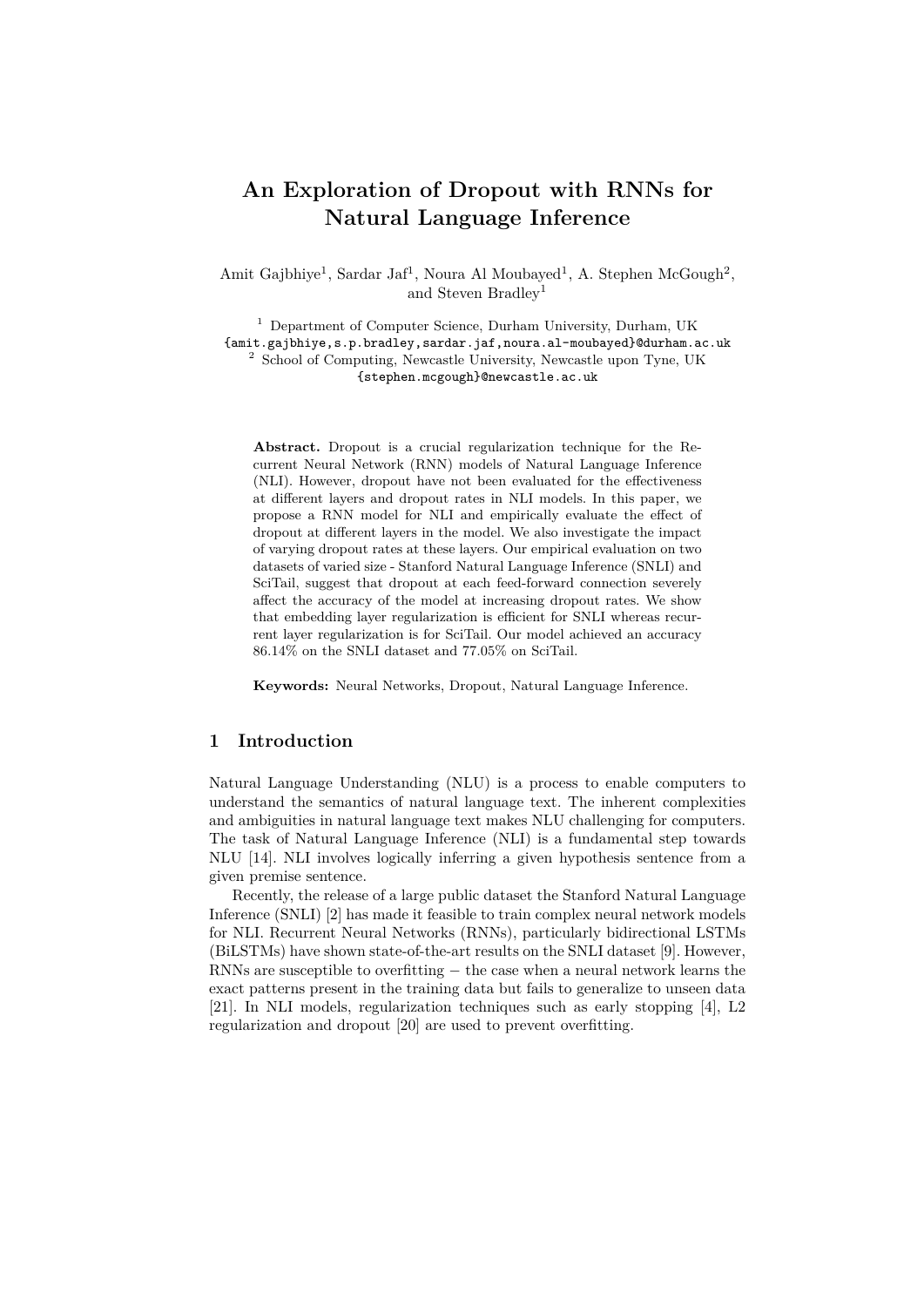#### 2 An Exploration of Dropout with RNNs for Natural Language Inference

For RNNs, dropout is an effective regularization technique [21]. The idea of dropout is to randomly omit computing units in a neural network during training but keeping all of them for testing. Dropout consists of element-wise multiplication of the neural network layer activations with a zero-one mask  $(r_i)$ during training. Each element of the zero-one mask is drawn independently from  $r_i \sim$  Bernoulli(*p*), where *p* is the probability with which the units are retained in the network. During testing, activations of the layer are multiplied by  $p$  [19].

Dropout is a crucial regularization technique for NLI [9][20]. However, the location of dropout varies considerably between NLI models and is based on trail-and-error experiments with different locations in the network. To the best of our knowledge no prior work has been performed to evaluate the effectiveness of dropout location and rates.

In this paper, we study the effect of applying dropout at different locations in an RNN for NLI. We also investigate the effect of varying the dropout rate. Our results suggest that applying dropout for every feed forward connection, especially at higher dropout rates degrades the performance of RNN. Our best model achieves an accuracy of 86.14% on the SNLI dataset and an accuracy of 77.05% on SciTail dataset.

To the best of our knowledge this research is the first exploratory analysis of dropout for NLI. The main contributions of this paper are as follows - (1) A comparative analysis of different locations of dropout in a RNN model for NLI and recommendations for the application of dropout. (2) An investigation into the effectiveness of dropout in preventing overfitting for the proposed RNN NLI. (3) An analysis of dropout rates on the performance of the RNN NLI and on dropout locations; and (4) A RNN model based on BiLSTMs for NLI.

The layout of the paper is as follows. In Section 2 we describe the related work. In Section 3 we discuss the details of the proposed RNN based NLI model. Experiments and the results are presented in Section 4. Finally, we present our conclusions in Section 5.

## **2 Related Work**

The RNN NLI models follow a general architecture. It consists of - (1) an embedding layer that take input the word embeddings of premise and hypothesis (2) a sentence encoding layer, generally an RNN that generates representations of the input (3) an aggregation layer that combine the representations and (4) a classifier layer that classify the relationship between premise and hypothesis.

Different NLI models apply dropout at different layers in the general NLI architecture. NLI models proposed by Ghaeini et al. [9] and Tay et al. [20] use dropout for each feed-forward layer in the network whereas others have applied dropout only to the final classifier layer [13]. Bowman et al. [2] apply dropout only to the input and output of sentence encoder.The models proposed by Bowman et al. [3] and Choi et al. [7] applied dropout to the output of embedding layer and to the input and output of classifier layer. Chen et al. [4] and Cheng et al. [6] use dropout but do not sufficiently elaborate on the location.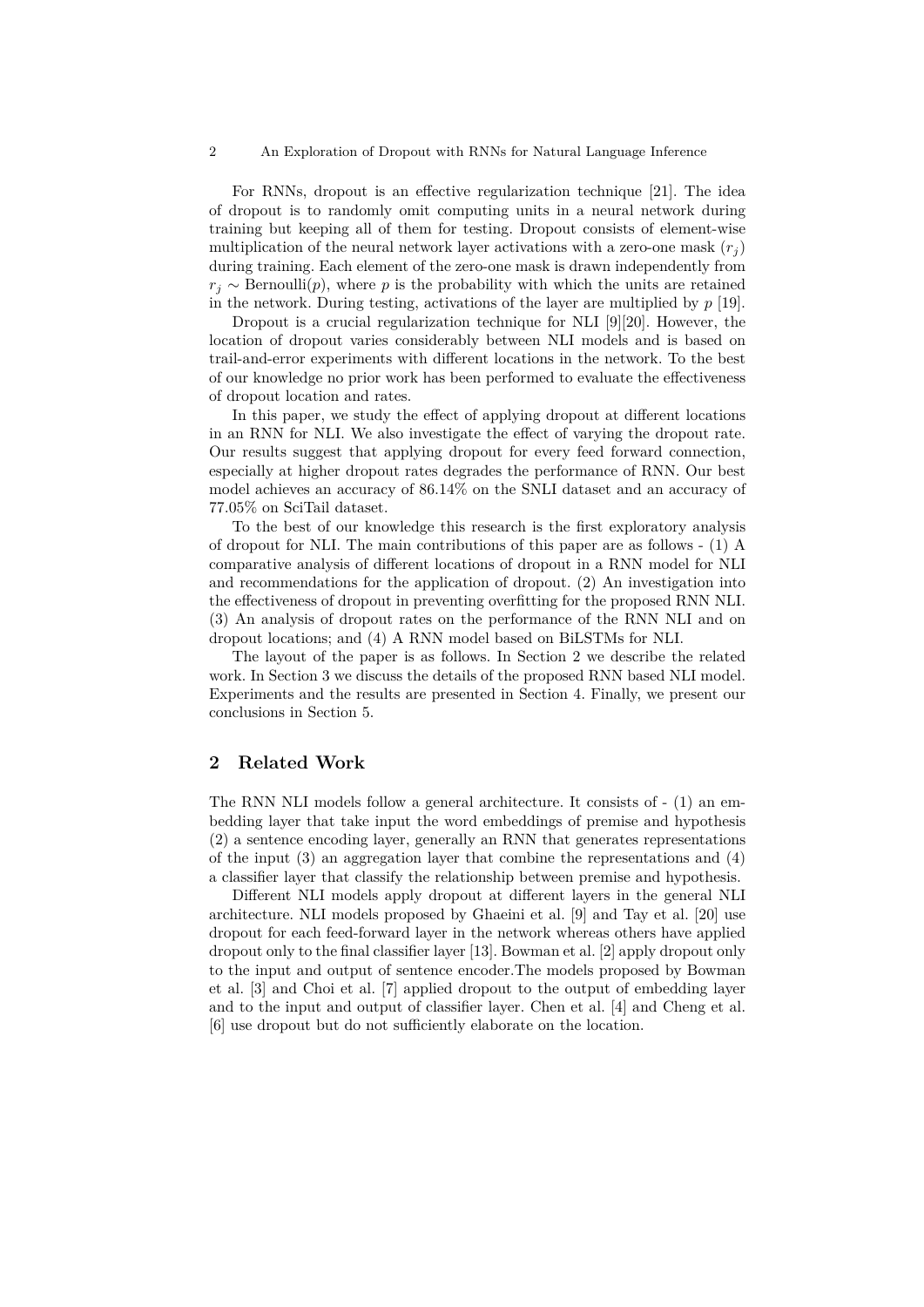Dropout rates are also crucial for the NLI models [15]. Even the models which apply dropout at the same locations vary dropout rates from [0.1 - 0.5].

Dropout research by Pachitariu and Sahani [16], Pham et.al [18] and Zaremba et al. [21] on RNNs, have established that recurrent connection dropout should not be applied as it affects the long term dependencies in sequential data.

Bluche et al. [1] studied dropout at different positions with respect to the LSTM units in the network proposed in [18]. The results show that significant performance difference is observed when dropout is applied to distinct places. They concluded that applying dropout only after recurrent layers as applied by Pham et al. [18] or between every feed-forward layer, done by Zaremba et al. [21], does not always yield good results. Cheng et al. [5], investigated the effect of applying dropout in LSTMs. They randomly switch off the outputs of various gates of LSTM, achieving an optimal word error rate when dropout is applied to output, forget and input gates of the LSTM.

Our work differs in the size of datasets used to evaluate the RNN model. Evaluations in previous research were conducted on datasets with fewer samples. We evaluate the RNN model on a relatively large, SNLI dataset (570,000 data sample) as well as on a smaller SciTail dataset (27,000 data samples). Furthermore, previous studies concentrate only on the location of dropout in the network with fixed dropout rate.We further investigate the effect of varying dropout rates. We focus on the application of widely used conventional dropout [19] to non-recurrent connection in RNNs.

### **3 Recurrent Neural Network Model for NLI Task**

The proposed RNN NLI model follow the general architecture of NLI models and is depicted in Fig.1. The model enhances the intra-attention model [13] with softattention mechanism [11]. The embedding layer takes as input word embeddings



**Fig. 1.** The Recurrent Neural Network Model with possible Dropout Locations

in the sequence of length *L*. The recurrent layer with BiLSTM units encodes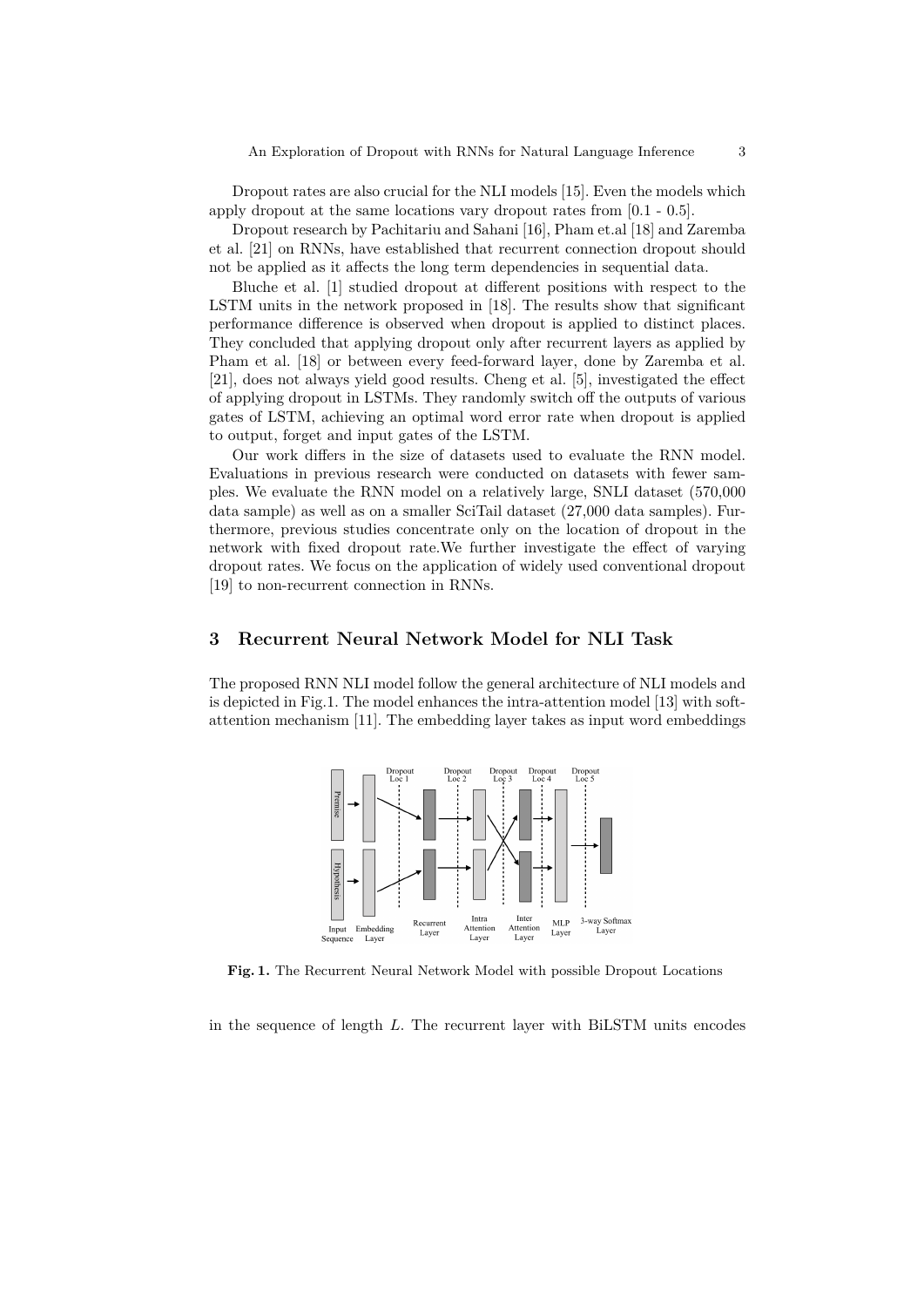the sentence. Next, the intra-attention layer generates the attention weighted sentence representation following the Equations  $(1) - (3)$ 

$$
M = \tanh\left(W^y Y + W^h R_{avg} \otimes e_L\right) \tag{1}
$$

$$
\alpha = softmax(w^T M) \tag{2}
$$

$$
R = Y\alpha^T \tag{3}
$$

where,  $W^y$ ,  $W^h$  are trained projection matrices,  $w^T$  is the transpose of trained parameter vector *w*, *Y* is the matrix of hidden output vectors of the BiLSTM layer,  $R_{avg}$  is obtained from the average pooling of *Y*,  $e_L \in \mathbb{R}^L$  is a vector of 1s,  $\alpha$  is a vector of attention weights and  $R$  is the attention weighted sequence representation. The attention weighted sequence representation is generated for premise and hypothesis and is denoted as  $R_p$  and  $R_h$ . The attention weighted representation gives more importance to the words which are important to the semantics of the sequence and also captures its global context.

The interaction between  $R_p$  and  $R_h$  is performed by inter-attention layer, following the Equations  $(4) - (6)$ .

$$
I_v = R_p^T R_h \tag{4}
$$

$$
\tilde{R_p} = softmax(I_v)R_h \tag{5}
$$

$$
\tilde{R_h} = softmax(I_v)R_p \tag{6}
$$

where,  $I_v$  is the interaction vector.  $\tilde{R_p}$  contains the words which are relevant based on the content of sequence  $R_h$ . Similarly,  $\tilde{R_h}$  contains words which are important with respect to the content of sequence  $R_p$ . The final sequence encoding is obtained from the element-wise multiplication of intra-attention weighted representation and inter-attention weighted representation as follows:

$$
F_p = \tilde{R_p} \odot R_p \tag{7}
$$

$$
F_h = \tilde{R_h} \odot R_h \tag{8}
$$

To classify the relationship between premise and hypothesis a relation vector is formed from the encoding of premise and hypothesis generated in Equation (7) and (8), as follows:

$$
v_{p,avg} = \text{averagepooling}(F_p), v_{p,max} = \text{maxpooling}(F_p) \tag{9}
$$

$$
v_{h,avg} = \text{averagepooling}(F_h), v_{h,max} = \text{maxpooling}(F_h)
$$
 (10)

$$
F_{relation} = [\mathbf{v}_{p,avg}; \mathbf{v}_{p,max}; \mathbf{v}_{h,avg}; \mathbf{v}_{h,max}] \tag{11}
$$

where v is a vector of length *L*. The relation vector (*Frelation*) is fed to the MLP layer. The three-way softmax layer outputs the probability for each class of NLI.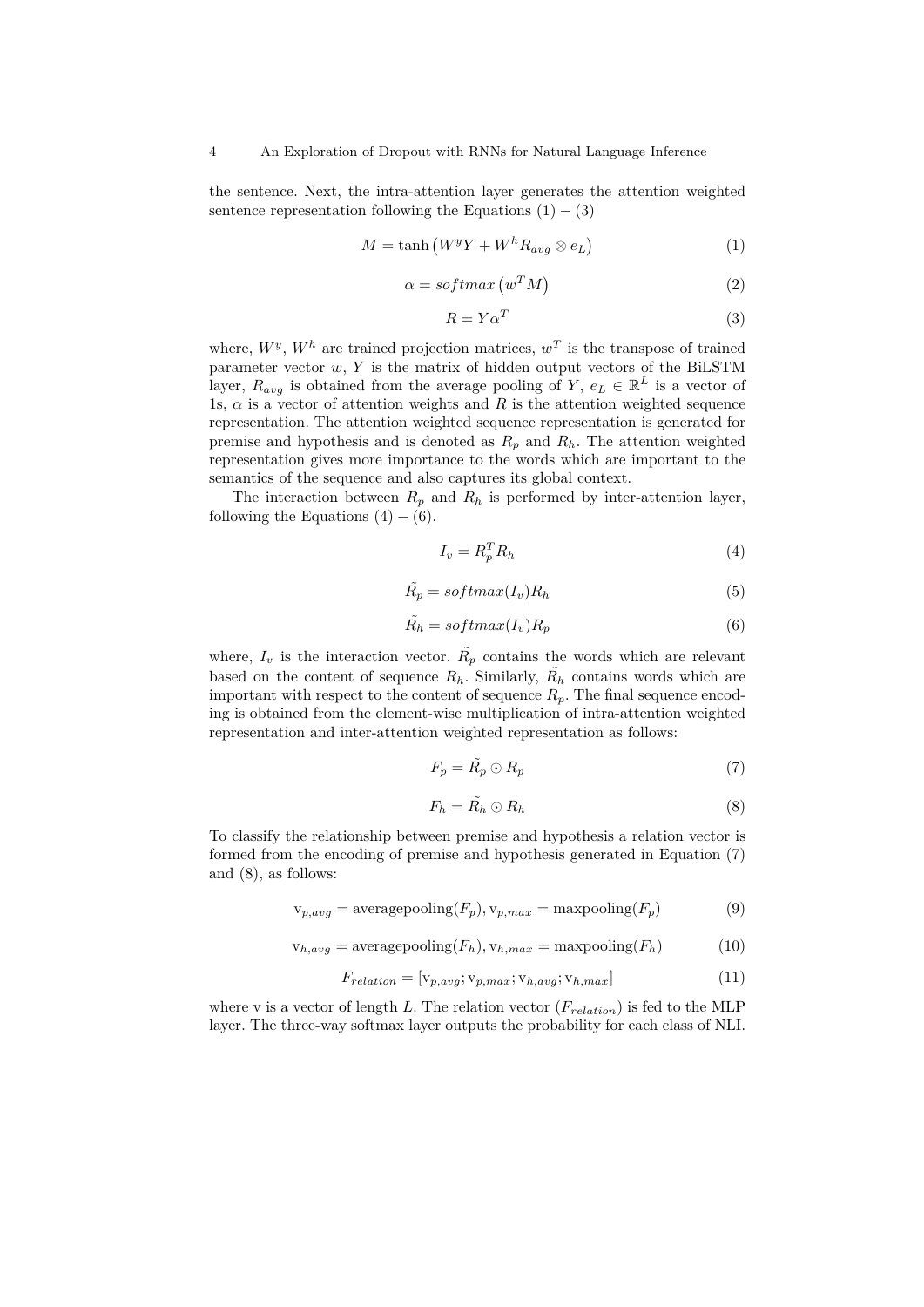### **4 Experiments and Results**

#### **4.1 Experimental Setup**

We report the empirical evaluations on two varied size datasets *−* SNLI [2] and SciTail [10]. The standard train, validation and test splits are used. The validation set is used for hyper-parameter tuning. The non-regularized model is our baseline model. The parameters for the baseline model are selected separately for SNLI and SciTail dataset by a grid search from the combination of L2 regularization  $[1e - 4, 1e - 5, 1e - 6]$ , batch size  $[64, 256, 512]$  and learning rate [0*.*001*,* 0*.*0003*,* 0*.*0004]. The Adam [12] method is used as an optimizer.The first momentum is set to 0*.*9 and the second to 0*.*999. The word embeddings are initialized with pre-trained 300-*D* Glove 840*B* vectors [17]. Extensive experiments with different combination of dropout locations and hidden units were conducted however we show only the best results for reasons of space.

#### **4.2 Dropout at Different Layers for NLI Model**

Table 1 presents the models with different combinations of layers to the output of which dropout are applied in our model depicted in Fig. 1. Table 2. shows the results for the models in Table 1. Each model is evaluated with dropout rates ranging from 0.1 to 0.5 with a granularity of 0.1.

**Dropout at Individual Layers** We first apply dropout at each layer including the embedding layer. Although the embedding layer is the largest layer it is often not regularized for many language applications [8]. However, we observe the benefit of regularizing it. For SNLI, the highest accuracy is achieved when the embedding layer is regularized (Model 2, DR 0.4).

For SciTail, the highest accuracy is attained when the recurrent layer is regularized (Model 3, DR 0.1). The dropout injected noise at lower layers prevents

| Model    | Laver                                                          |
|----------|----------------------------------------------------------------|
| Model 1  | No Dropout (Baseline)                                          |
| Model 2  | Embedding                                                      |
| Model 3  | Recurrent                                                      |
| Model 4  | Embedding and Recurrent                                        |
| Model 5  | Recurrent and Intra-Attention                                  |
| Model 6  | Inter-Attention and MLP                                        |
| Model 7  | Recurrent, Inter-Attention and MLP                             |
| Model 8  | Embedding, Inter-Attention and MLP                             |
| Model 9  | Embedding, Recurrent, Inter-Attention and MLP                  |
| Model 10 | Recurrent, Intra-Attention, Inter-Attention and MLP            |
| Model 11 | Embedding, Intra-Attention, Inter-Attention and MLP            |
| Model 12 | Embedding, Recurrent, Intra-Attention, Inter-Attention and MLP |
| Model 13 | Embedding, Recurrent, Inter-Attention and MLP                  |

**Table 1.** Models with corresponding layers to the outputs of which dropout is applied.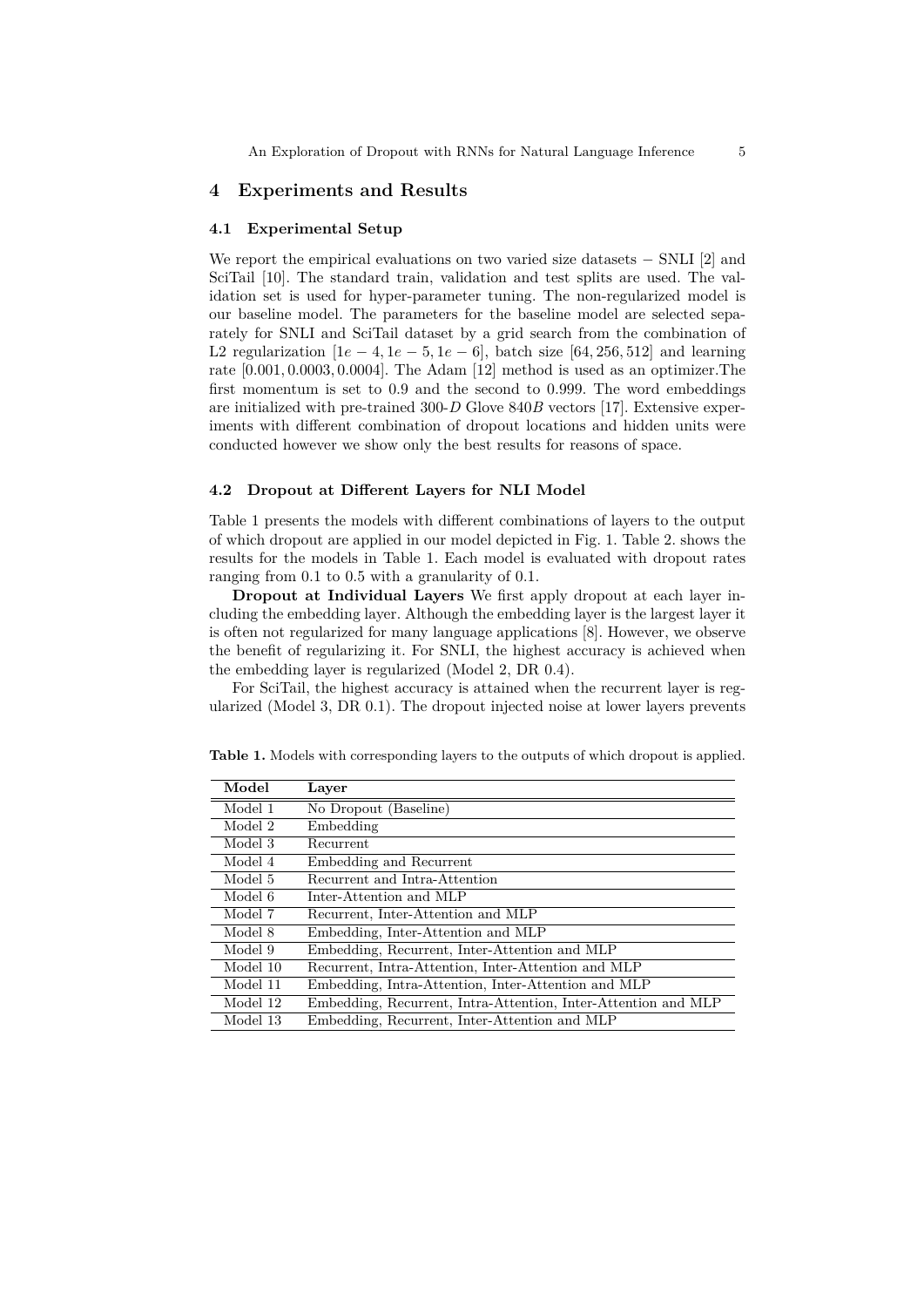| Models   | Dataset                      | Dropout Rate (DR) |       |       |       |       |  |
|----------|------------------------------|-------------------|-------|-------|-------|-------|--|
|          |                              | 0.1               | 0.2   | 0.3   | 0.4   | 0.5   |  |
| Model 1  | <b>SNLI</b>                  |                   |       | 84.45 |       |       |  |
|          | $\overline{\text{Sci}}$ Tail |                   |       | 74.18 |       |       |  |
| Model 2  | SNLI                         | 84.56             | 84.59 | 84.42 | 86.14 | 84.85 |  |
|          | SciTail                      | 75.45             | 75.12 | 74.22 | 73.10 | 74.08 |  |
| Model 3  | <b>SNLI</b>                  | 84.12             | 84.21 | 83.76 | 81.04 | 79.63 |  |
|          | SciTail                      | 76.15             | 75.78 | 73.50 | 73.19 | 75.26 |  |
| Model 4  | <b>SNLI</b>                  | 83.83             | 85.22 | 84.34 | 80.82 | 79.92 |  |
|          | SciTail                      | 74.65             | 76.08 | 74.22 | 74.46 | 73.19 |  |
| Model 5  | <b>SNLI</b>                  | 84.72             | 83.43 | 72.89 | 70.49 | 62.13 |  |
|          | SciTail                      | 75.87             | 75.13 | 75.26 | 73.71 | 72.25 |  |
| Model 6  | <b>SNLI</b>                  | 84.17             | 84.32 | 83.71 | 82.79 | 81.68 |  |
|          | SciTail                      | 73.85             | 75.68 | 75.26 | 73.95 | 73.28 |  |
| Model 7  | <b>SNLI</b>                  | 84.33             | 82.97 | 82.00 | 81.15 | 79.25 |  |
|          | SciTail                      | 73.75             | 75.02 | 74.37 | 73.37 | 73.42 |  |
| Model 8  | <b>SNLI</b>                  | 84.67             | 85.82 | 84.60 | 84.14 | 83.94 |  |
|          | SciTail                      | 73.80             | 73.52 | 69.29 | 75.82 | 73.89 |  |
| Model 9  | SNLI                         | 84.44             | 83.05 | 82.09 | 81.64 | 79.62 |  |
|          | SciTail                      | 75.68             | 76.11 | 75.96 | 70.84 | 74.55 |  |
| Model 10 | <b>SNLI</b>                  | 84.45             | 80.95 | 75.31 | 70.81 | 69.34 |  |
|          | SciTail                      | 73.30             | 75.21 | 74.98 | 74.65 | 71.59 |  |
| Model 11 | <b>SNLI</b>                  | 84.31             | 82.43 | 78.94 | 74.93 | 70.54 |  |
|          | SciTail                      | 75.63             | 73.47 | 74.93 | 74.93 | 70.32 |  |
| Model 12 | <b>SNLI</b>                  | 84.32             | 82.60 | 73.36 | 71.53 | 66.67 |  |
|          | SciTail                      | 73.47             | 75.63 | 74.74 | 73.42 | 74.40 |  |

**Table 2.** Model accuracy with varying dropout rates for SNLI and SciTail datasets. Bold numbers shows the highest accuracy for the model within the dropout range.

higher fully connected layers from overfitting. We further experimented regularizing higher fully connected layers (Intra-Attention, Inter-Attention, MLP) individually, however no significant performance gains observed<sup>3</sup>.

**Dropout at Multiple Layers** We next explore the effect of applying dropout at multiple layers. For SNLI and SciTail, the models achieve higher performance when dropout is applied to embedding, as done for individual layers, and recurrent layer (Model 4, DR 0.2).

It is interesting to note that regularizing the recurrent layer helps SciTail (Model 7, DR 0.2) whereas regularizing the embedding layer helps SNLI (Model 8, DR 0.2). A possible explanation to this is that for the smaller SciTail dataset the model can not afford to lose information in the input, whereas for the larger SNLI dataset the model has a chance to learn even with the loss of information in input. Also, the results from the models 7 and 8 suggests that applying dropout

<sup>3</sup> results are not shown in Table 2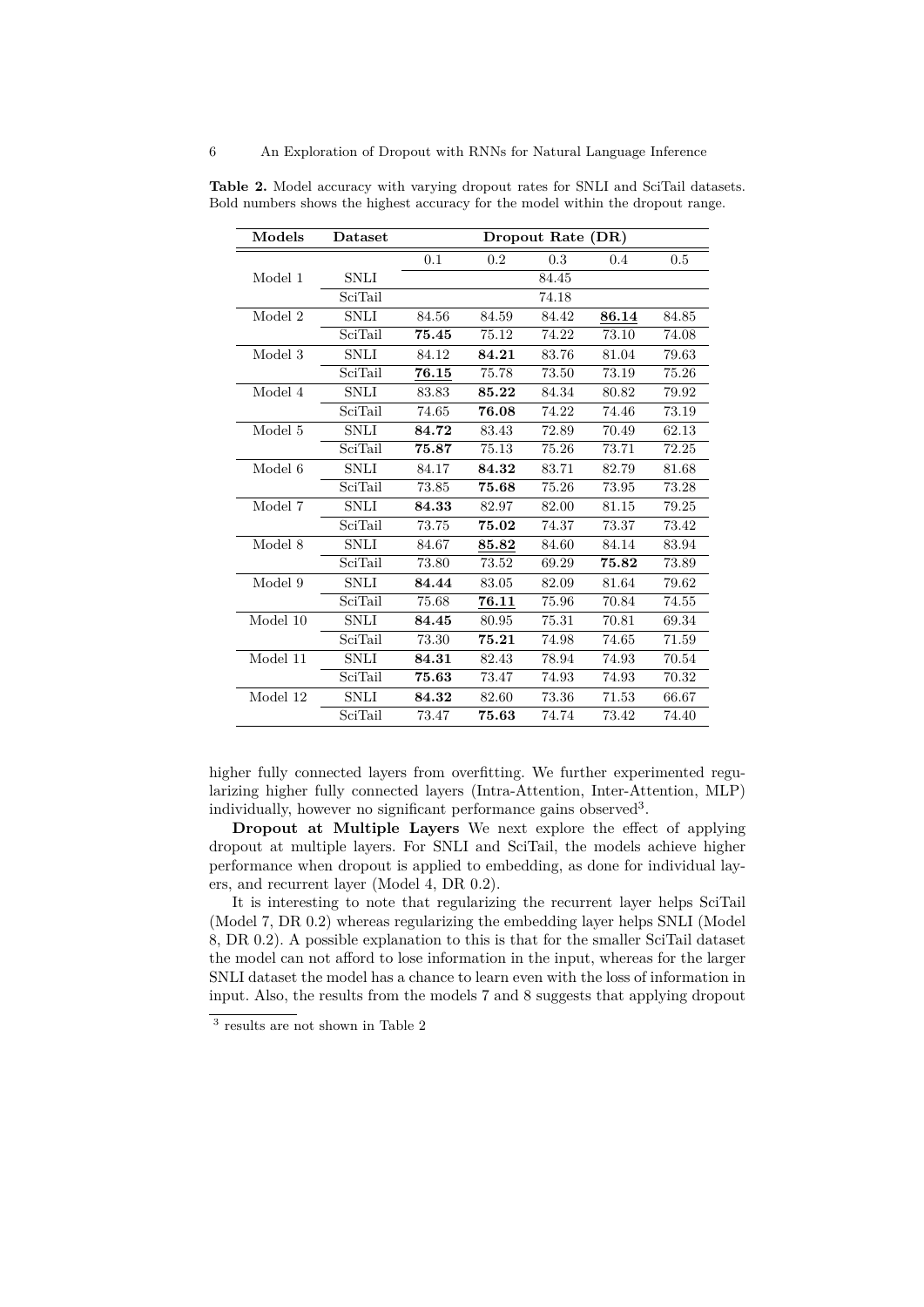

**Fig. 2.** Convergence Curves: (a) Baseline Model for SNLI, (b) Best Model for SNLI, (c) 100 Unit Model for SciTail, (d) 300 Unit Model for SciTail

at a single lower layer (Embedding or Recurrent; depending on the amount of training data) and to the inputs and outputs of MLP layer improves performance.

We can infer from models 9, 10, 11, 12 that applying dropout to each feed forward connection helps preventing the model overfit for SciTail (DR 0.1 and 0.2). However, for both the datasets with different dropout locations the performance of the model decreases as the dropout rate increases<sup>4</sup>.

### **4.3 The Effectiveness of Dropout for Overfitting**

We study the efficacy of dropout on overfitting. The main results are shown in Fig. 2. For SNLI, Fig. 2 (a) - (b), shows the convergence curves for the baseline model and the model achieving the highest accuracy (Model 2, DR 0.4). The convergence curve show that dropout is very effective in preventing overfitting. However, for the smaller SciTail dataset when regularizing multiple layers we observe that the highest accuracy achieving model (Model 9, DP 0.2), overfits significantly  $(Fig. 2(d))$ . This overfitting due to the large model size. With limited training data of SciTail, our model with higher number of hidden units learns the relationship between the premise and the hypothesis most accurately (Fig.  $2(d)$ ). However, these relationships are not representative of the validation set data and thus the model does not generalize well. When we reduced the model size (50, 100 and 200 hidden units) we achieved the best accuracy for SciTail at 100 hidden units (Table 3). The convergence curve (Fig.  $2(c)$ ) shows that dropout effectively prevents overfitting in the model with 100 hidden units in comparison to 300 units. Furthermore, for SciTail dataset, the model with 100

<sup>4</sup> please refer Section 4.4 for details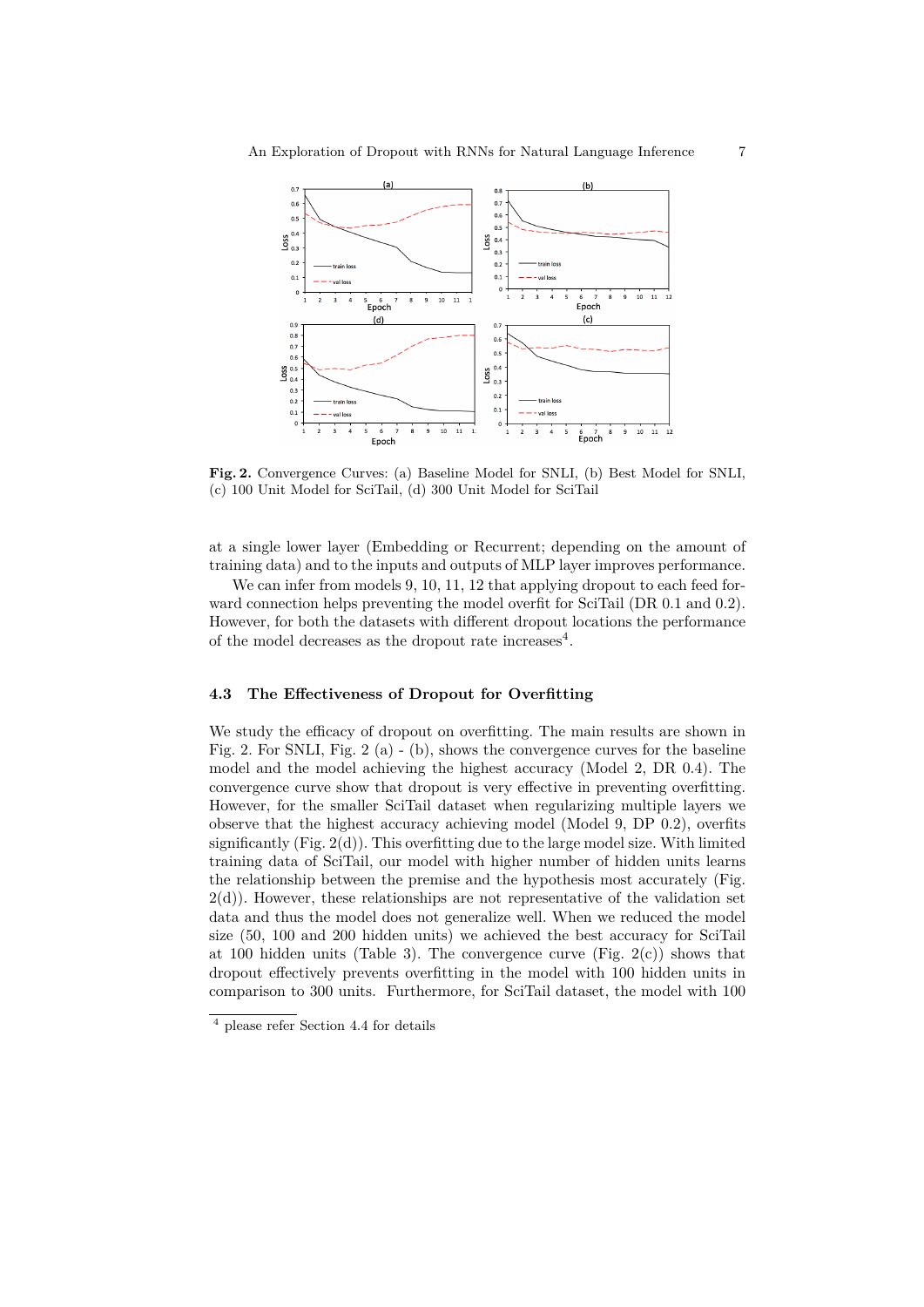8 An Exploration of Dropout with RNNs for Natural Language Inference

| <b>Models</b> | <b>Dataset</b> | Dropout Rate (DR) |       |       |       |       |  |  |
|---------------|----------------|-------------------|-------|-------|-------|-------|--|--|
|               |                | $(1)$ .           | 02    | 0.3   | 04    | 0.5   |  |  |
| Model 13      | SciTail        | 76.72             | 76.25 | 72.58 | 77.05 | 74.22 |  |  |

**Table 3.** Accuracy for 100 unit model for SciTail dataset

units achieved higher accuracies for almost all the experiments when compared to models with 50, 200 and 300 hidden units.

The results of this experiment suggest that given the high learning capacity of RNNs an appropriate model size selection according to the amount of training data is essential. Dropout may independently be insufficient to prevent overfitting in such scenarios.

### **4.4 Dropout Rate Effect on Accuracy and Dropout Location**

We next investigate the effect of varying dropout rates on the accuracy of the models and on various dropout locations. Fig 3. illustrates varying dropout rates and the corresponding test accuracy for SNLI. We observe some distinct trends from the plot. First, the dropout rate and location does not affect the accuracy of the models 2 and 8 over the baseline. Second, in the dropout range [0.2 - 0.5], the dropout locations affect the accuracy of the models significantly. Increasing the dropout rate from 0.2 to 0.5 the accuracy of the models 5 and 12 decreases significantly by  $21.3\%$  and  $15.9\%$  respectively. For most of the models  $(3, 4, 6,$ 7, 9 and 10) the dropout rate of 0.5 decreases accuracy.



**Fig. 3.** Plot showing the variation of accuracy across the dropout range for SNLI.

From the experiments on SciTail dataset (Fig. 4), we can observe that the dropout rate and its location do not have significant affect on most of the models, with the exception of model 8 (which shows erratic performance). Finally, for almost all the experiments a large dropout rate (0.5) decreases the accuracy of the model. The dropout rate of 0.5 works for a wide rang of neural networks and tasks [19]. However, our results show that this is not desirable for RNN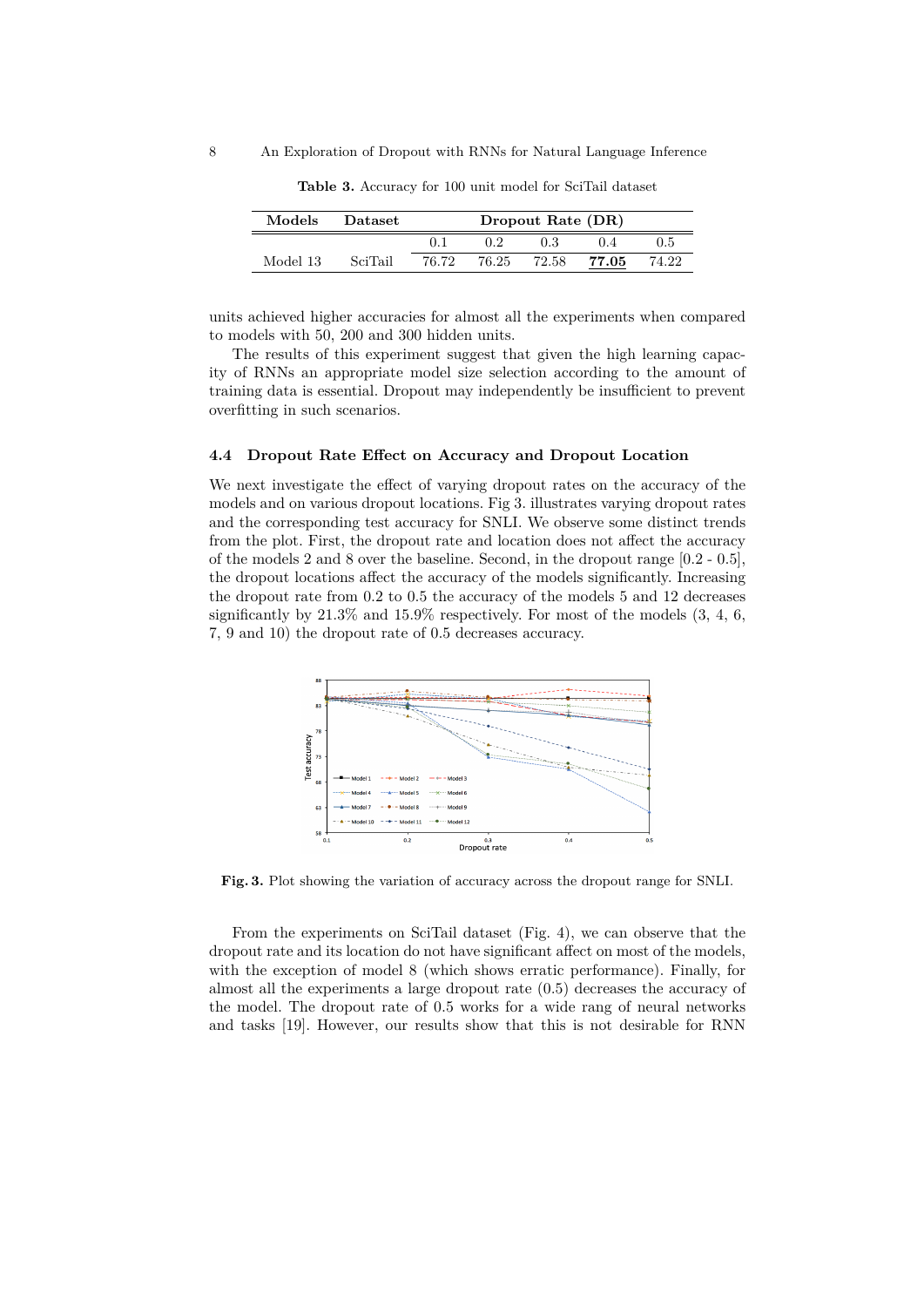

**Fig. 4.** Plot showing the variation of accuracy across the dropout range for SciTail.

models of NLI. Based on our evaluations a dropout rate ranging from [0*.*2 *−* 0*.*4] is advised.

# **5 Conclusions**

In this paper, we reported the outcome of experiments conducted to investigate the effect of applying dropout at different layers in a RNN model for the NLI. We have shown that different location of dropout significantly affects the performance of the NLI model. Through extensive exploration, for the correct dropout location in our model, we achieved the accuracies of 86.14% on SNLI and 77.05% on SciTail datasets.

Based on our empirical evaluations, the following is recommended for regularizing a RNN model for NLI task: (1) Embedding layer should be regularized for large datasets like SNLI. For smaller datasets such as SciTail regularizing recurrent layer is an efficient option. The dropout injected noise at these layers prevent the higher fully connected layers from overfitting. (2) When regularizing multiple layers, regularizing a lower layer (embedding or recurrent; depending on the amount of data) with the inputs and outputs of MLP layer should be considered. The performance of our model decreased when dropout is applied at each intermediate feed-forward connection. (3) When dropout is applied at multiple feed forward connections, it is almost always better to apply it at lower rate  $-$  [0.2  $-$  0.4]. (4) Given the high learning capacity of RNNs, an appropriate model size selection according to the amount of training data is essential. Dropout may independently be insufficient to prevent overfitting in the scenarios otherwise. In future research, we aim to investigate the effect different dropout rates at distinct layers in the model.

# **References**

1. Bluche, T., Kermorvant, C., Louradour, J.: Where to apply dropout in recurrent neural networks for handwriting recognition? In: Document Analysis and Recognition (ICDAR), 2015 13th International Conference on. pp. 681–685. IEEE (2015)